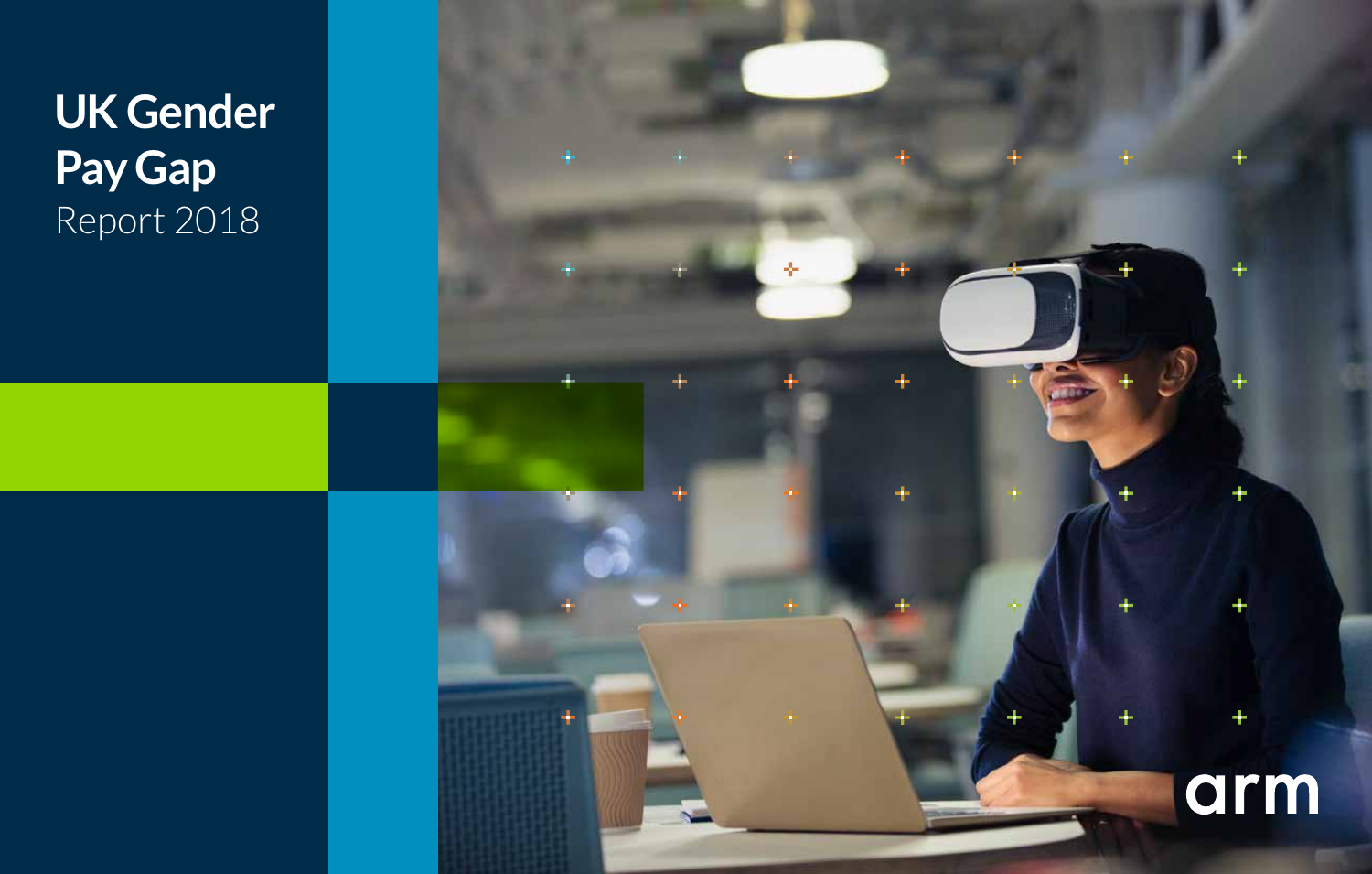### **Introduction**

This report sets out the UK gender pay gap and gender bonus gap at Arm Limited as well as other data required Gap Information) Regulations 2017.

The pay data of 2,293 UK Arm employees was analysed as of 5 April 2018 (1,841 men and 452 women), including all UK full and part-time employees and casual workers. This represents an 18% increase to the number of men and a 33% increase to the number of women compared to last year. The data does not include freelancers or other staff not on the Arm UK payroll. Anyone not receiving full pay on 5 April 2018 was excluded from the hourly pay calculations.

The bonus data is taken between 5 April 2017 and 4 April 2018.





### **CEO statement**

Diversity and inclusion is, and always will be, integral to the success of our business. At Arm it is about recognising, respecting and embracing individual differences.

It is knowing that each of us adds value, and our contribution matters. Underpinned by our values – We not I, Passion for progress and Be your brilliant self – it is core to our innovation and makes sure we are reflective of the world we are developing technology for.

That's why UK gender pay gap reporting is so important for us. It is a moment, among others, to make sure we are fairly rewarding all our colleagues – and that we are doing the right things to enable progress.

We are absolutely committed to equal pay for equal work and are intolerant of anything else. Following our UK gender pay gap reporting in 2017, we undertook a global pay equity project which showed that in the UK there is no statistically significant variance in base pay between men and women. Our UK gender pay and bonus gap exists because a large portion of our UK work is hardware engineering which has been a historically male-dominated profession and therefore there are few women in senior roles. We continue to challenge ourselves to ensure fairness and to remove barriers to progress. Internally we focus on unconscious bias training, hiring more women and helping them to develop their careers once they have joined us. But this is only half the story. We won't make progress as quickly as we would like to unless we can encourage more girls to consider STEM careers. Inspiring young women to work in STEM is a priority for us and I'm proud of the work we do in our community to build a female talent pipeline for the long-term.

It is going to take time, for Arm and our peers, to improve senior female representation. Bringing these issues to life through initiatives like the UK gender pay gap reporting are crucial for making sure we continue to make progress in the right direction.

**Simon Segars**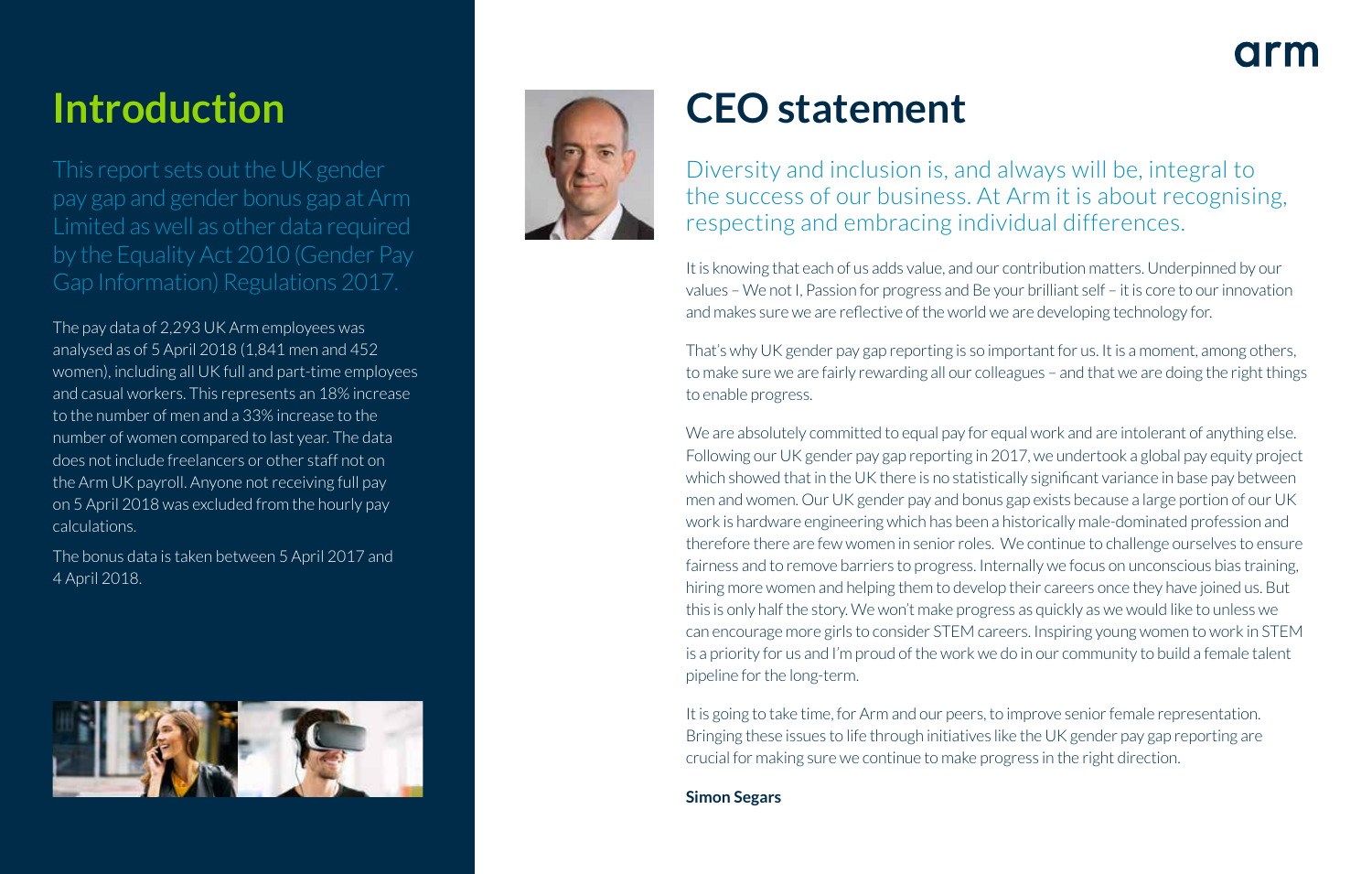

### **What is UK gender pay gap reporting?**

**UK gender pay gap** reporting calculates the difference between the hourly earnings of men and the hourly earnings of women in a company. Earnings include base pay, allowances and any bonus and other incentive pay. The **gender bonus gap** is the difference in the bonus pay received by men and women.

From April 2017, the UK Government requires all UK companies with over 250 employees to annually publish figures on median and mean UK gender pay gap, median and mean gender bonus gap, the proportion of men and women receiving bonuses and the proportion of men and women in each quartile of the organisation's pay structure. UK Gender pay gap reporting is a recently introduced requirement for companies to disclose information that looks at total earnings by gender. This contrasts with equal pay for equal work, which continues to be a legal requirement.

In the UK 10,532 employers reported gender pay gap data for 2017/18. 77% of employers stated that median hourly pay was higher for men than for women in their organisation, 14% stated that median hourly pay was higher for women and 9% stated that median hourly pay was the same for women as for men.\*

### **MEAN:**

The mean is calculated by adding up the total pay of employees and dividing by the number of employees in the list. This calculation is completed separately for men and women. While useful, this true average is easily skewed by a small number of high or low earners.

### **MEDIAN:**

The median is the number which is in the middle of a ranking of pay from lowest to highest. This is broadly understood to be the best representation of typical pay as extremes of low and high pay do not affect the median.

arn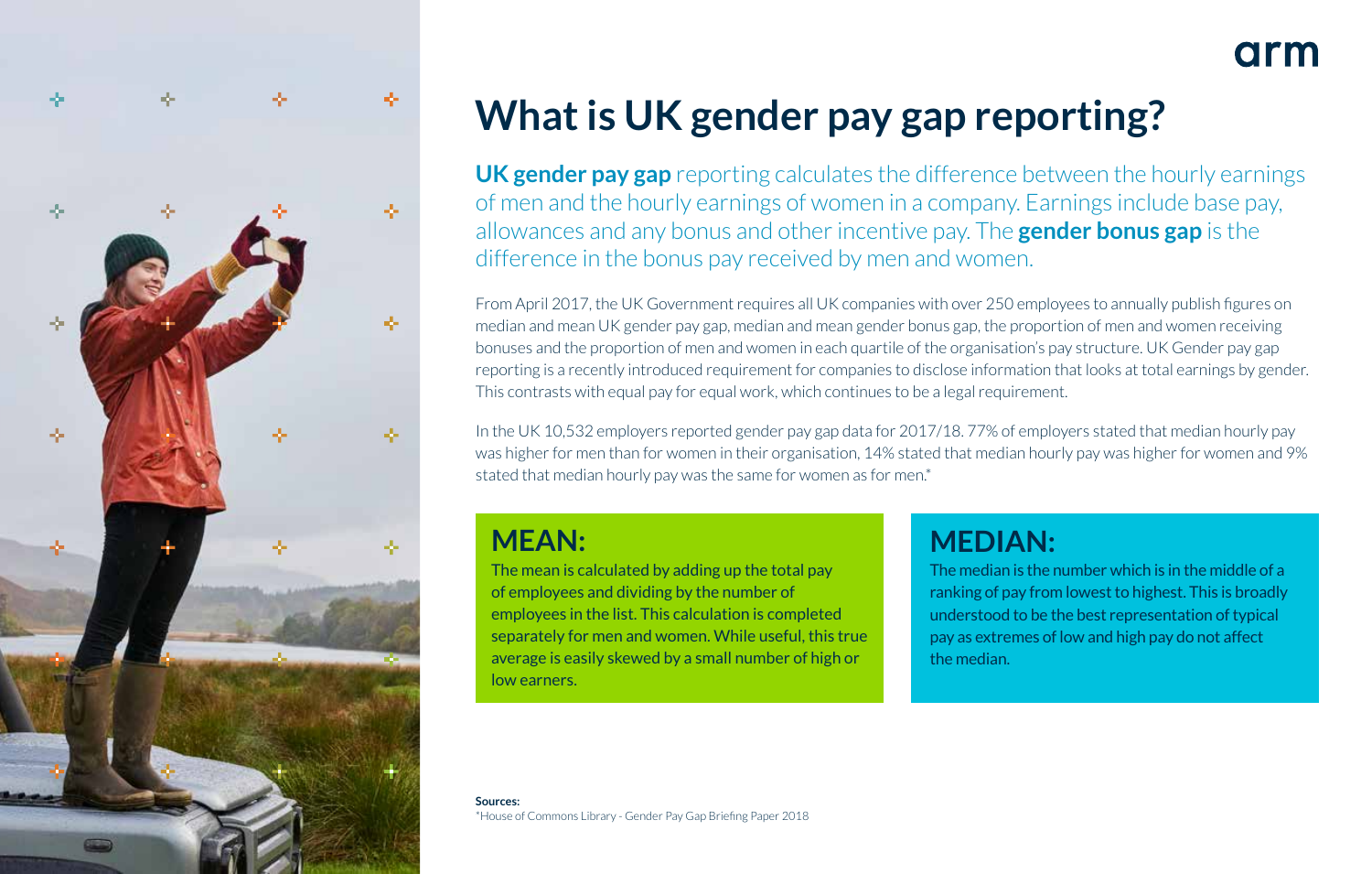### **Our figures**

The table below shows our UK gender pay and bonus gap data for 2018.

|                                      | <b>Gender</b><br>pay gap | <b>Gender</b><br>bonus gap |
|--------------------------------------|--------------------------|----------------------------|
| <b>Median</b>                        | 16.9%                    | 27.5%                      |
| Difference to<br>$2017$ median $+/-$ | $+1.5%$                  | $-3.3%$                    |
| Mean                                 | 16.8%                    | 31.2%                      |
| Difference to<br>2017 mean +/-       | $+5.8%$                  | $-9.3%$                    |

For wider comparison, in April 2018, other median UK gender pay gaps were:

- All UK employers: 17.9% \*
- UK High Technology Software: 20.6%\*\*
- Professional, Scientific and Technical Companies: 22.7%\*\*\*

**Sources:**

\*House of Commons Library - Gender Pay Gap Briefing Paper 2018 \*\*Source of comparative data: Mercer UK Gender Pay Gap –Sector Results And Responses 2018

\*\*\*https://www.ons.gov.uk/employmentandlabourmarket/ peopleinwork/earningsandworkinghours/datasets/ annualsurveyofhoursandearningsashegenderpaygaptables The figures below provide the further UK pay gap metrics required, including the percentage of each gender receiving bonuses and the percentage of men and women in each quartile of our pay structure.

**What proportion of UK employees received bonus pay?**



100% of all eligible employees received a bonus, there is no management discretion in this. The statistics above include people who are both eligible and ineligible for bonus pay (people are ineligible for bonus due to being on a fixed term contract or having joined the company after the eligibility date during the bonus year).

#### **What proportion of UK employees do we have in each of our pay quartiles?**

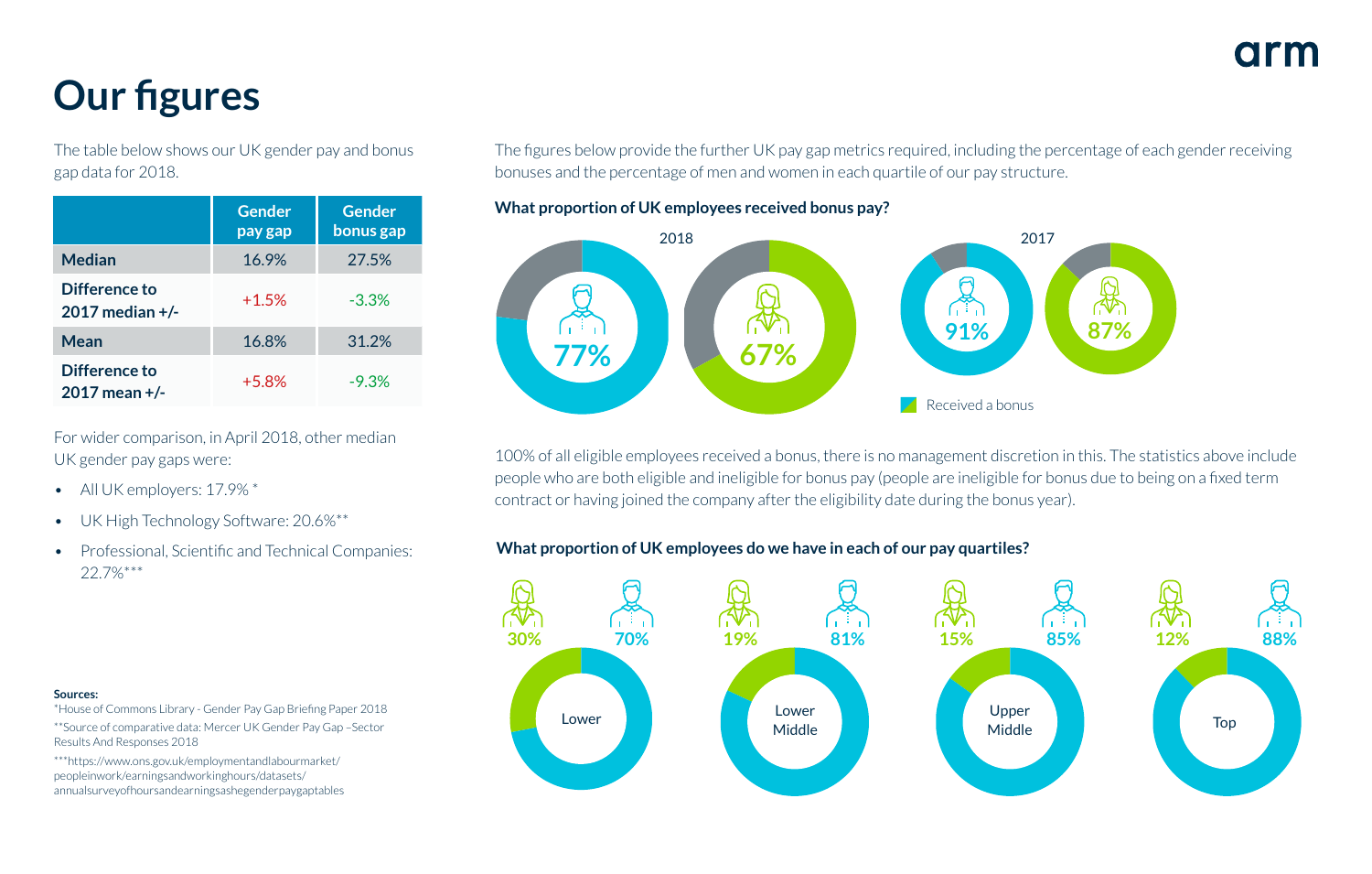

### **Understanding the Arm UK gender pay gap**

| <b>Metric</b>                | <b>Difference</b> |
|------------------------------|-------------------|
| <b>Arm Limited Headcount</b> | $+21%$            |
| <b>Arm Limited Males</b>     | $+18%$            |
| <b>Arm Limited Females</b>   | $+33\%$           |

Our UK gender pay and bonus gap exists because of the male and female distribution across Arm (we have a greater proportion of women in lower paid roles), not because men and women are paid unequally for the same work. Our median gender pay gap has increased slightly to 16.9% (1.0% lower than the national average and 3.7% lower than our peers in the High Technology Software sector). This year on year change is due to the efforts to increase the proportion of women joining Arm. Overall female representation has improved along with promotion rates and the number of women moving into senior roles, but the majority of new hires still remain in the lower two pay quartiles as there are fewer women in senior roles in the hardware engineering profession. We understand that there is still a lot of work to be done in closing this gap and that this will take time to shift. The median bonus pay gap has reduced by 3.3% since last year. The high bonus gap reflects the fact that we have more men in senior roles where receiving higher variable pay (i.e. bonus) is in line with market expectations.

The proportion of men and women across quartile pay bands remains very similar to those seen in the April 2017 analysis (+/-2%). The female population has however slightly increased in the upper middle pay quartile by 3%.

arm

Following our UK gender pay reporting in 2017, we undertook a global pay equity project which helped us identify legitimate factors that drive pay globally and any resulting issues that needed to be addressed. The analysis showed that in the UK there is no statistically significant difference in base pay between men and women.

To address our UK gender pay gap, we must continue to challenge ourselves and take action to ensure fairness and to remove barriers to female progression to higher paid functions and roles.

"The real reason that on average women are paid less than men is not necessarily because they are being paid unfairly, but because they are less likely to be working in one of the higher paid positions, and significantly less likely to be working in a leadership role."\*

\*Korn Ferry – More than gender paper 2018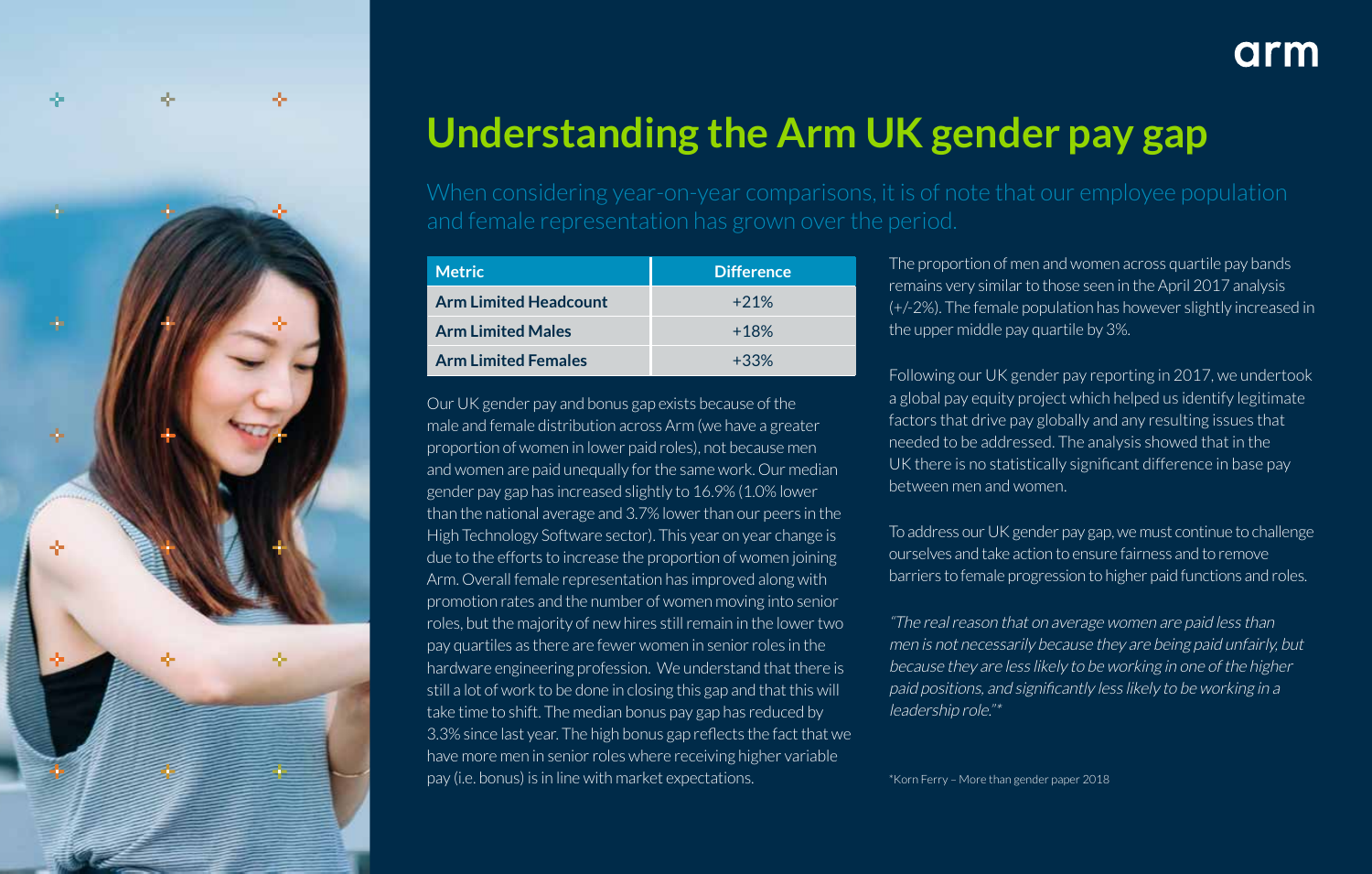### **Building the female talent pipeline within Arm**

We know that it will take time to truly address our UK gender pay gap, but at Arm, we strive to build an inclusive culture that encourages, supports and celebrates the diversity of our community.

We commit to offering fair, equal and unbiased recruitment, promotion and reward systems and a safe, inclusive and agile work environment where all our people can thrive and be their brilliant self every day.

From attracting female talent to Arm, through to growing, developing and retaining them once they have joined us, we are focused on building programmes that ensure that everyone has an equal opportunity to progress. These include:

#### **Attracting:**

Our aim is to make Arm an attractive employer for everyone. We continue to look for a diverse set of candidates and then select those who will add the most value to Arm. To eliminate any potential gender bias in our recruitment process, we use a tool to support the development of gender-balanced job advertisements. The use of this tool has also helped to educate our hiring managers on considering diversity during the recruitment process. We have also implemented an objective online assessment of a candidate's values and motivations to help predict their potential to reach and sustain high performance within Arm. These tools support diversity initiatives by removing and challenging potential biases from our attraction and decision-making. We also participate in diversity recruitment and community events to highlight Arm as an employer of choice at both early careers and established hiring levels. Over the last year we have hired more women, but we still have higher female representation at lower grades.

#### **Project Everyone:**

Unconscious bias and stereotyping can influence hiring, compensation and progression. To help eliminate unconscious bias we launched Project Everyone, our interactive unconscious bias and diversity training. It focuses on creating a positive approach to difference and harnesses the benefits of diversity. Since its launch in 2016, over 1,600 Arm people have completed the training, with 100 colleagues dedicated to delivering the training and being ambassadors for diversity at Arm, as Project Everyone Champions.

#### **Progression/Promotion:**

As of the April 2018 Annual Review, a greater percentage of women were promoted globally. We have also consistently seen higher percentage pay increases for women over the past six promotion cycles/three years. Incremental increases will not however be enough to fix the broader structural issues affecting our gender pay gap, and Annual Review is just one part of Arm's longer-term strategy to ensure we have more female representation at senior levels.

#### **Flexibility of working practices/ Global policy for Childbirth Leave and Parental Bonding Leave:**

We demonstrate a progressive approach to flexible working, through a high-trust approach to time off including flexible working practices for employees to balance work and family commitments. In March 2018 we also launched a formal policy to allow people who are welcoming a child into their home an extended amount of time on full pay to celebrate and adjust to this significant life event.

#### **Developing:**

We are committed to ensuring that all employees are offered the same development and progression opportunities within Arm, to help them reach their full potential. Our development programmes for people managers and leaders focus on building awareness of unconscious bias and how it can influence decisions.

#### **Mentoring:**

All our employees have access to the Everywoman Network where they can be a mentor or mentee and access resources.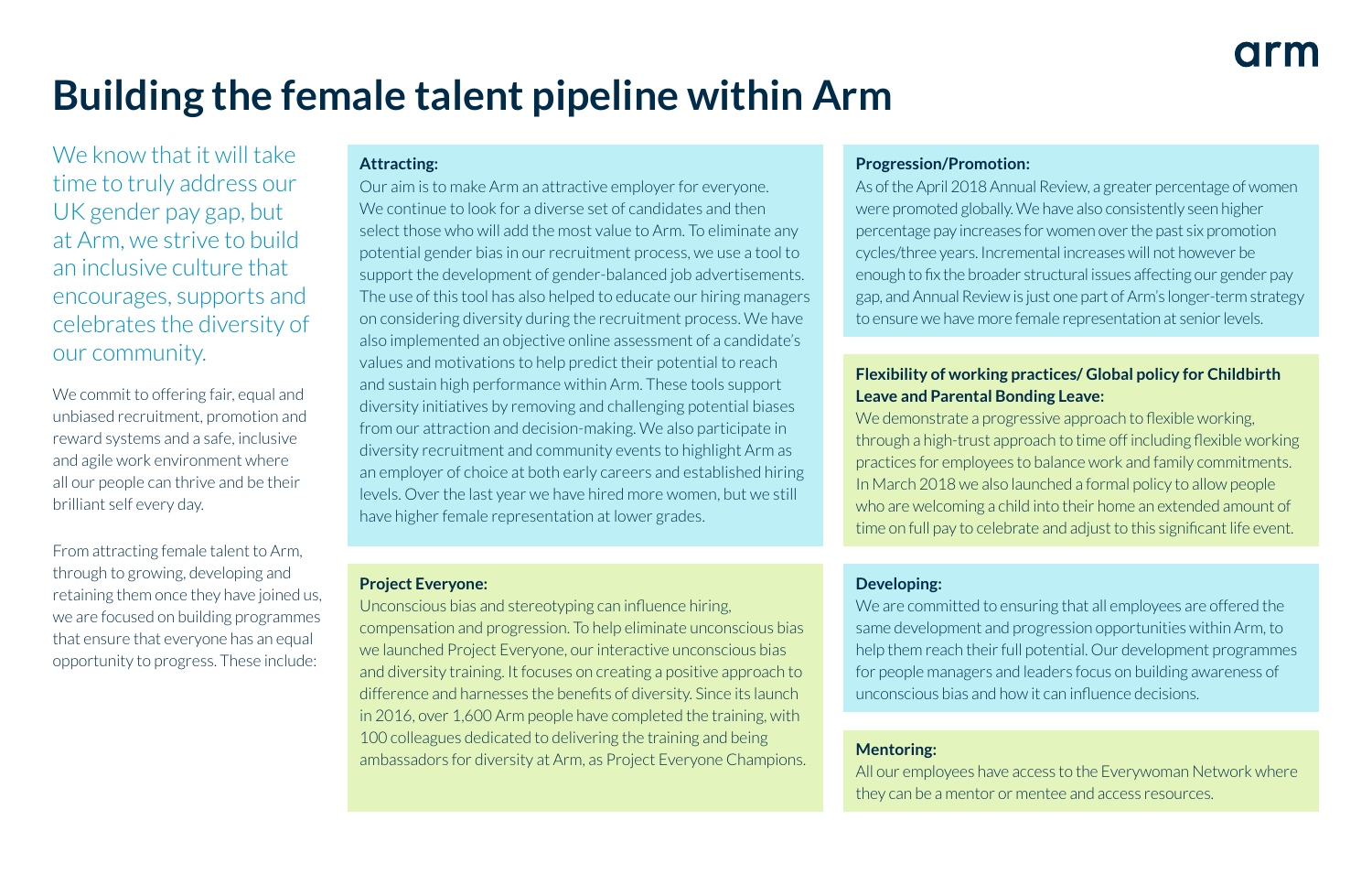## **Building the female talent pipeline in our community: a long-term strategic initiative**

The future of our business and ecosystem is dependent on a diverse pipeline of young people pursuing STEM careers.

There is a huge drop in the number of girls studying core STEM subjects at the age of 16. In 2017, 66,000 less girls took STEM GCSEs with further decreases in the number of girls entering Design & Technology, ICT and Statistics, by 11.1%, 16.6% and 43.6% respectively.\* To increase diversity within our industry over the long term, we must strengthen the educationto-employment pipeline and at Arm, we have made it a priority to focus on elevating girls and young women in STEM.



The Arm Schools Programme and our employee community engagement programme, Team Arm, are focused on empowering young people with the opportunity to develop the interest in, skills and knowledge that enable a lifetime of engagement in STEM through:

- Intergenerational mentoring and providing role models - last year, over 60% of our volunteering supported educational outreach, with a strategic focus on encouraging and supporting girls to get hands-on with technology
- Engaging with stakeholders in school education to support best practice in STEM education – from teachers and schools to EdTech companies and university research groups
- Funded research programmes, PhD sponsorship and student internships

Our aim is to engage young people in fun and meaningful technology experiences, enabling them to see themselves as technologists of the future.

#### **Case study:**

In 2018, Arm supported Ada Lovelace Day, delivering 22 inspirational events, internally and externally, around the globe. In Cambridge, our employees volunteered and enabled 150+ girls to take part in coding-classes and hands-on-tech activities. We used resources from Women In Science and Engineering (WISE), to help the girls understand their strengths and what a career in STEM might look like – with female engineers from Arm sharing their experiences.

We're proud that our partnership with WISE actively contributes to its commitment to engage more girls to consider studies and careers in STEM – and reach 200,000 girls in the UK within the next five years.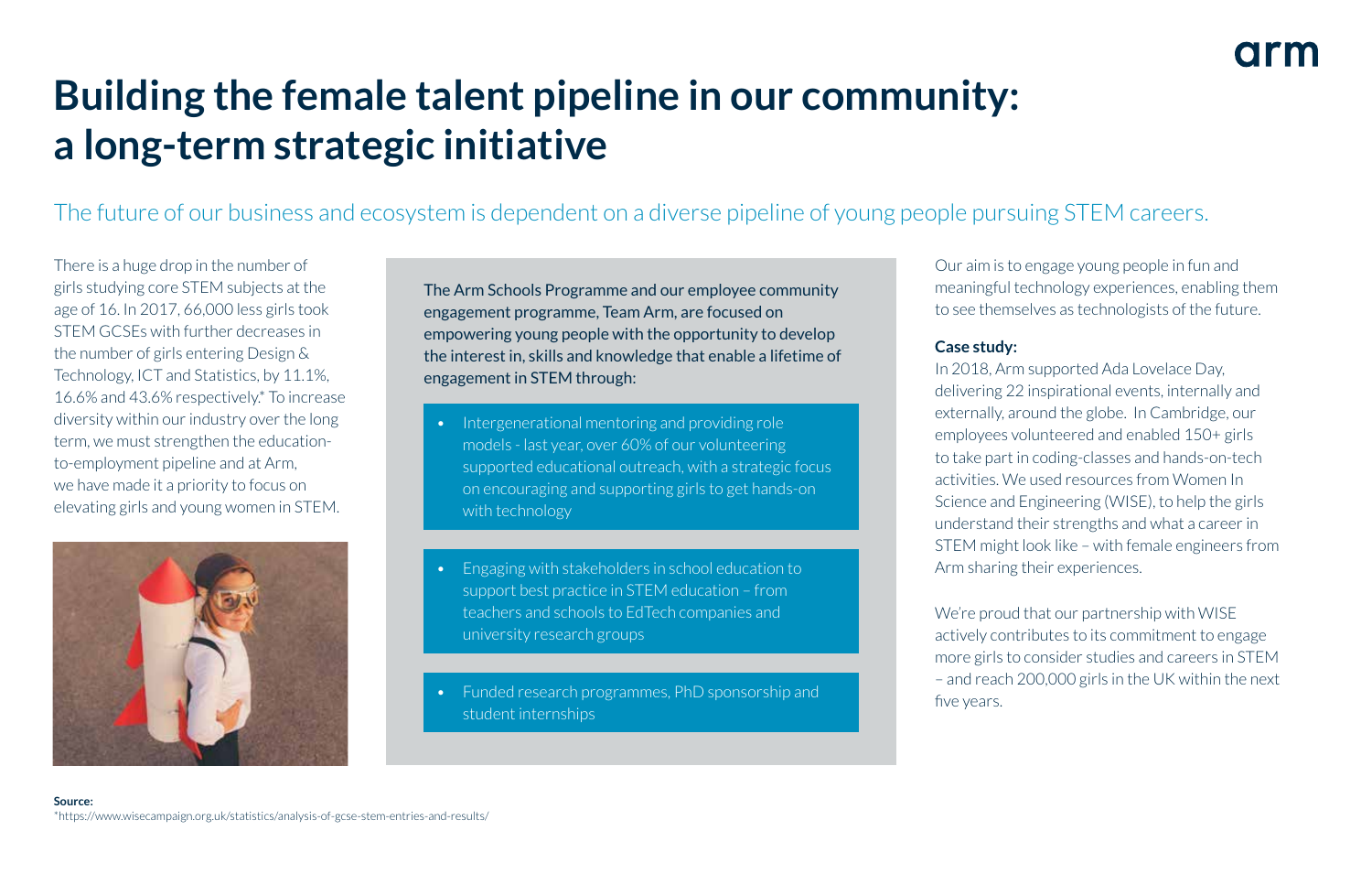

### **Appendix**

| <b>Metric</b>                | 2018   | 2017   | <b>Difference</b> |
|------------------------------|--------|--------|-------------------|
| <b>Median Pay Gap</b>        | 16.93% | 15.46% | $+1.47%$          |
| <b>Mean Pay Gap</b>          | 16.83% | 11.05% | $+5.78%$          |
| <b>Median Bonus Gap</b>      | 27.46% | 30.79% | $-3.33%$          |
| <b>Mean Bonus Gap</b>        | 31.17% | 40.45% | $-9.28%$          |
| % Males receiving bonus      | 77%    | 91%    | $-14%$            |
| % Females receiving bonus    | 67%    | 87%    | $-20%$            |
| <b>Male Lower Quartile</b>   | 70%    | 72%    | $-2%$             |
| <b>Male Lower Middle</b>     | 81%    | 82%    | $-1%$             |
| <b>Male Upper Middle</b>     | 85%    | 88%    | $-3%$             |
| <b>Male Top Quartile</b>     | 88%    | 89%    | $-1%$             |
| <b>Female Lower Quartile</b> | 30%    | 28%    | $+2%$             |
| <b>Female Lower Middle</b>   | 19%    | 18%    | $+1%$             |
| <b>Female Upper Middle</b>   | 15%    | 12%    | $+3%$             |
| <b>Female Top Quartile</b>   | 12%    | 11%    | $+1%$             |
| <b>Arm Limited Headcount</b> | 2,293  | 1,893  | $+21%$            |
| <b>Arm Limited Males</b>     | 1,841  | 1,554  | $+18%$            |
| <b>Arm Limited Females</b>   | 452    | 339    | $+33%$            |

arm

#### **Contributors:**

Diversity – Adele McIntosh; Ali Stripling Team Arm – Anna Malan Arm School Project – Nicholas Sample Global Pay Equity Project - Reward